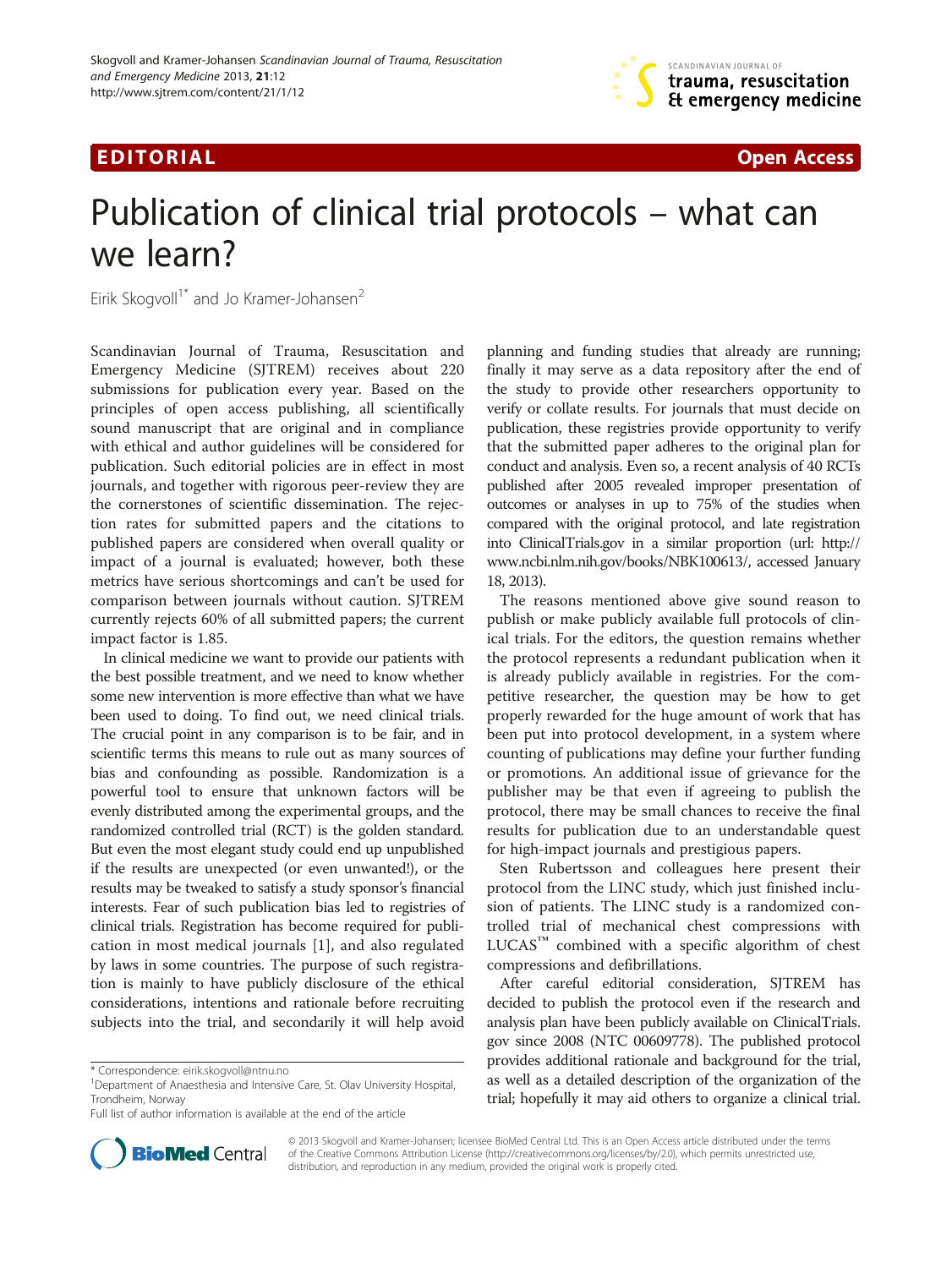However, as the trial is now concluded, there is little left for peer-review to change besides issues of language and clarity. We will therefore print the original protocol more or less as submitted and instead provide a critical commentary of the protocol in this editorial. The authors have the opportunity to respond separately.

As an aid in this process, we will follow the 10 dimensional Trial Quality assessment list suggested by Berger and Alperson [\[2](#page-2-0)]. This paper aims at identifying unique aspects that may influence trial quality, and differs from previous systems for trial assessment by proposing that the final "quality score" should be obtained by multiplying individual scores. We have avoided the scoring, though, and apply the list in only in a "check-list" or qualitative way. We will also briefly comment on what was made public on ClinicalTrials.gov, and finally on what we perceive as strengths and weaknesses of the study.

## LINC trial quality

#### Randomization

Patients were randomized individually as soon as possible after the decision to treat was made, by opening an envelope containing instructions of whether to use or not use LUCAS. The inclusion criteria are wide, but it is unclear whether the arrest needs to be "witnessed by sight or sound", as the contrary appears to be a protocol violation. It is not reported neither by what means the randomization table was generated, nor whether the envelopes were tracked (for example by numbering). The latter is necessary for an intention-to-treat analysis and to detect protocol violations. It has been revealed [Sten Rubertsson, personal communications, Resuscitation 2012, Vienna, Austria] that during the early phase of the study ambulance staff were able to foresee the next allocation by carefully inspecting the (slightly transparent) envelopes, necessitating a change to black, opaque envelopes. While the ability to foresee the next treatment allocation may lead to inclusion bias in either direction, the extent is unknown.

To maintain a balance between the study groups at each site, block randomization is a common method. The LINC study employed stratified randomization by EMS site (or perhaps by ambulance station, or even individual ambulances ?) in blocks of six, meaning that each site is guaranteed to have a balanced number of patients in the two arms for each six patient recruited. The block size has allegedly been kept secret to reduce the possibility of knowing the next allocation after five patients have been included. Apparently, however, this has been known to the group of authors.

#### Masking

The study is single blinded. By nature of the intervention the allocation is known to the ambulance personnel.

#### Allocation concealment

See point 2. It is not described in the protocol whether (or how) treatment allocation is concealed for the personnel who registered the outcome.

### Withdrawals and dropouts

By nature of the study, informed consent cannot be obtained before inclusion. Surviving patients (or next-of-kin acting on their behalf) may withdraw from the study, and they will not be included in what is denoted as the Intention to treat (ITT) population. This may bias the analysis– which by definition is no longer by ITT– but because one does not know which treatment is better it is hard to guess the direction.

#### Baseline data

The presenting rhythm has not been recorded, but guessed. It is well known that patients presenting with ventricular fibrillation or ventricular tachycardia (VF/ VT) have a better prognosis than patients with pulseless electrical activity (PEA) or asystole (ASY). The chosen design thus precludes inference regarding any differential effects of LUCAS according to presenting rhythm.

#### Endpoints

The primary endpoint is 4-hour survival, a surrogate measure. This particular choice is not substantiated. Being alive at 4 hours is an obvious prerequisite for the ultimate goal, which is hospital discharge without severe neurological impairment. The intervention may have become known to the treating physician after admission (see points 2 and 3 above) and 4 hours is not a very long time. It is therefore possible that the decision to withdraw or continue further treatment (e.g. proceed to PCI, induce hypothermia etc.) may have been influenced by knowledge of the experimental intervention. The primary outcome is thus not very robust because of the single-blind nature of the trial.

#### Stopping rules

The study was continued after an interim analysis after recruitment of 1500 patients was carried out during spring 2011 by an independent safety committee. Presumably, the strict criterion of  $p < 0.005$  – that either treatment much better than the other – was not met, while a meaningful difference might still be detected.

#### Statistical methods

The planned group comparison is via Fishers exact test. It is not reported whether site will be included as random effects, although this may be expected due to the stratified randomization scheme (point 1). The sample size (total 2500 patients) has been calculated assuming a 6% difference for the primary surrogate outcome.